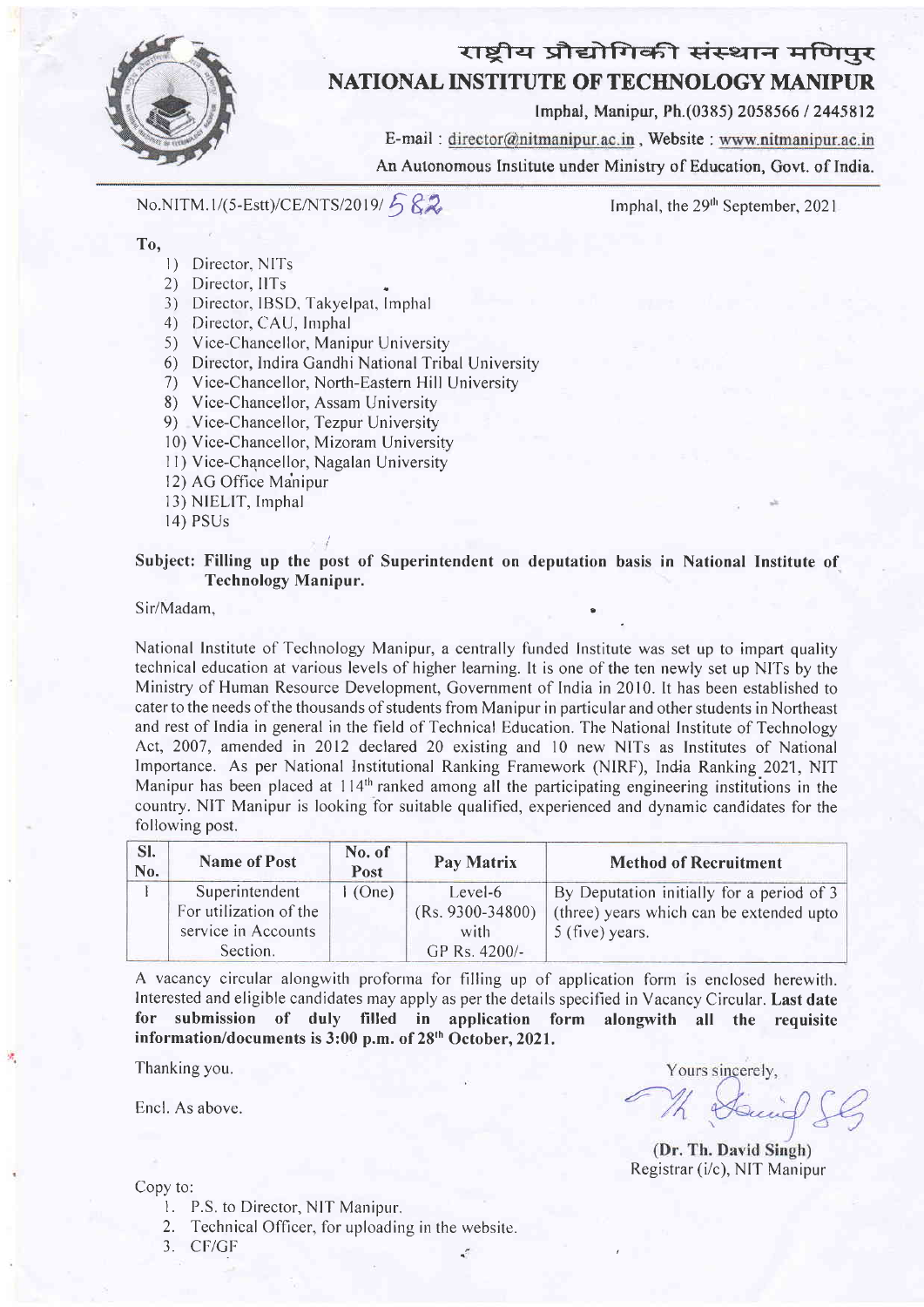

# राष्ट्रीय प्रौद्योगिकी संस्थान मणिपुर NATIONAL INSTITUTE OF TECHNOLOGY MANIPUR

lmphal, Manipur, Ph.(0385) 2058566 / 2445812

E-mail: director@nitmanipur.ac.in, Website: www.nitmanipur.ac.in An Autonomous lnstitute under Ministry of Education, Govt. of India.

No.NITM.1/(5-Estt)/CE/NTS/2019/58

Imphal, the  $29<sup>th</sup>$  September, 2021

### VACANCY CIRCULAR

.

National Institute of Technology Manipur, a centrally funded Institute was set up to impart quality technical education at various levels of higher learning. lt is one of the ten newly set up NITs by the Ministry of Human Resource Development, Government of India in 2010. It has been established to cater to the needs of the thousands of students from Manipur in particular and other students in Northeast and rest of India in general in the field of Technical Education. The National Institute of Technology Act, 2007, amended in 2012 declared 20 existing and 10 new NITs as Institutes of National Importance. As per National Institutional Ranking Framework (NIRF), India Ranking 2021, NIT Manipur has been placed at 114<sup>th</sup> ranked among all the participating engineering institutions in the country.

Application in the prescribed proforma (as per **annexure** of the advertisement) are invited from eligible candidates for filling up of the post of Superintendent on deputation basis initially for a period of <sup>3</sup> (three) years which can be extended for a further period of 2 (two) years as per the following details.

| <b>Name of the Post</b>         |   | Superintendent                                                                                                                                                                                                                                        |  |  |  |  |  |
|---------------------------------|---|-------------------------------------------------------------------------------------------------------------------------------------------------------------------------------------------------------------------------------------------------------|--|--|--|--|--|
| <b>Number of Post</b>           | ÷ | $1$ (One)                                                                                                                                                                                                                                             |  |  |  |  |  |
| Pay Matrix                      |   | Level-6 (Rs. 9300-34800) with GP Rs. 4200/-                                                                                                                                                                                                           |  |  |  |  |  |
| <b>Method</b> of<br>Recruitment |   | By Deputation initially for a period of 3 (three) years which can be<br>extended upto 5 (five) years.                                                                                                                                                 |  |  |  |  |  |
| <b>Age Limit</b>                |   | 56 years                                                                                                                                                                                                                                              |  |  |  |  |  |
| <b>Period of Deputation</b>     |   | Initially for three years which can be extended upto 5 (five) years.                                                                                                                                                                                  |  |  |  |  |  |
| Eligibility                     |   | Officers of the Central/State Govt. or similar organized services/semi-<br>Govt./PSU/autonomous organization/ University/ Institute of national<br>importance:                                                                                        |  |  |  |  |  |
|                                 |   | Holding analogous post or<br>i)                                                                                                                                                                                                                       |  |  |  |  |  |
|                                 |   | ii) 2 years regular service with Grade Pay of Rs. 4200/- as Assistant<br>(SG-I) or its equivalent post.                                                                                                                                               |  |  |  |  |  |
|                                 |   | <b>Essential Qualification:</b>                                                                                                                                                                                                                       |  |  |  |  |  |
|                                 |   | iii) First class Bachelor's Degree or its equivalent from a recognized<br>University or Institute in any discipline or Master's Degree in any<br>discipline from a recognized University or Institute with at least<br>50% marks or equivalent grade. |  |  |  |  |  |
|                                 |   | iv) Knowledge of Computer applications viz., word processing, spread                                                                                                                                                                                  |  |  |  |  |  |

sheet,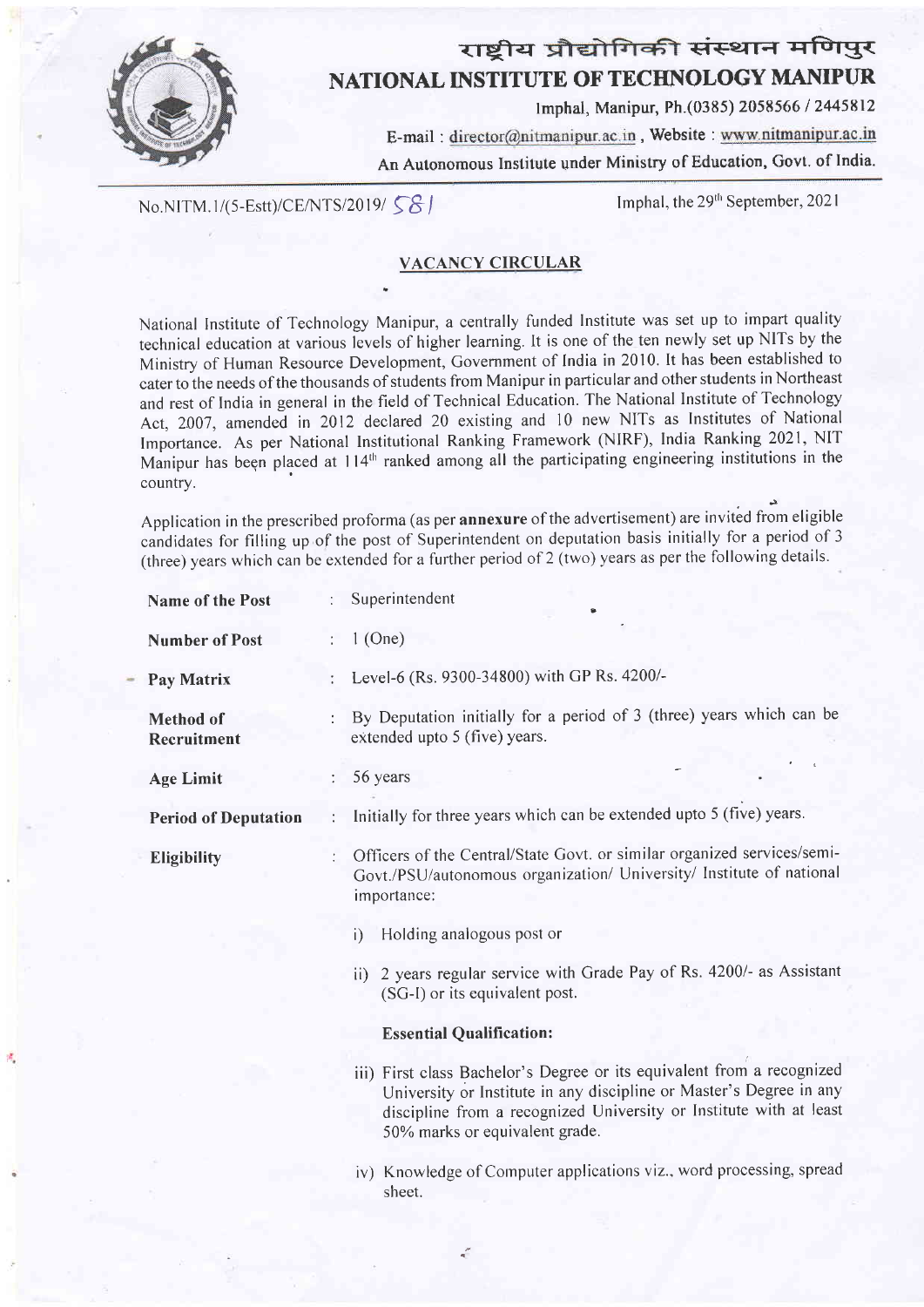

How to apply

## राष्टीय प्रौद्योगिकी संस्थान मणिपुर NATIONAL INSTITUTE OF TECHNOLQGY MANIPUR

Imphal, Manipur, Ph.(0385) 2058566 / 2445812 E-mail: director@nitmanipur.ac.in, Website: www.nitmanipur.ac.in

An Autonomous Institute under Ministry of Education, Govt. of India.

Job responsibility  $M$ aintenance of overall accounts, day to day transaction, etc.

> Candidates meeting the above eligibility conditions may download the format available in the institute website http://www.nitmanipur.ac.in. duly signed, filled-in application form in the prescribed format (as enclosed) complete in all respects along-with attested copies of certificates relating to qualifications, relevant experience, date of birth, caste etc. and a recent passport size photograph affixed on it may be sent by the last date of receipt of applications and superscribing in envelop with the post applied for and addressed to: "The Registrar" National Institute of Technology Manipur, Langol, Lamphelpat - 795004. The duly filled-in applications should be forwarded through proper channel alongwith photocopies of upto-date ACRs/APARs dossiers for the last 5 (five) years duly attested by an officer not below the rank of Under Secretary or equivalent and vigilance/disciplinary clearance.

An advance copy of the application alongwith all requisite documents may however, be sent in PDF file through email nitmanipur@yahoo.in. The application will not be considered by the Screening Committee, if the same is not received through proper channel. Last date for receipt of applications is 3:00 p.m. of 28<sup>th</sup> October, 2021.

Wh. Davi

(Dr.'Ih. David Singh) Registrar (i/c), NIT Manipur

Copy to:

- 1. P.S. to Director, NIT Manipur.
- 2. Technical Officer, for uploading in the website.
- 3. CF/GF